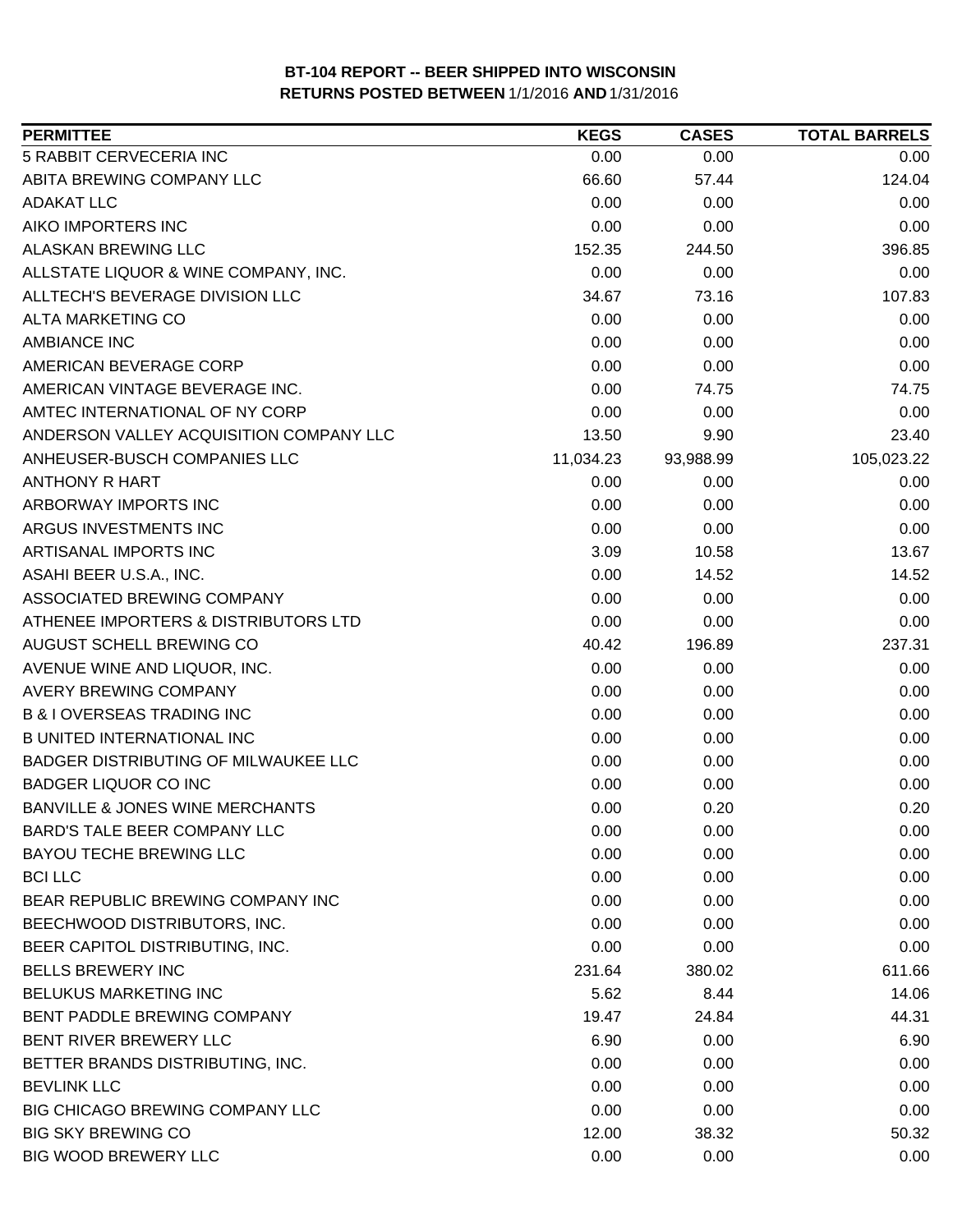| <b>PERMITTEE</b>                 | <b>KEGS</b> | <b>CASES</b> | <b>TOTAL BARRELS</b> |
|----------------------------------|-------------|--------------|----------------------|
| BILL'S DISTRIBUTING, LTD.        | 0.00        | 0.00         | 0.00                 |
| <b>BINDING BRAUEREI USA INC</b>  | 10.23       | 70.19        | 80.42                |
| <b>BLACK LIST BEER LLC</b>       | 0.00        | 1.08         | 1.08                 |
| <b>BOSTON BEER CORPORATION</b>   | 500.15      | 2,433.38     | 2,933.53             |
| <b>BOULDER BEER INC</b>          | 38.67       | 41.80        | 80.47                |
| BRECKENRIDGE BREWERY LLC         | 34.67       | 54.58        | 89.25                |
| <b>BRIAN EWING</b>               | 6.93        | 9.92         | 16.85                |
| <b>BROWN-FORMAN CORPORATION</b>  | 0.00        | 62.05        | 62.05                |
| BURNING BROTHERS BREWING LLC     | 0.00        | 15.48        | 15.48                |
| C.J.W., INC.                     | 0.00        | 0.00         | 0.00                 |
| CANAL STREET BREWING CO LLC      | 110.00      | 456.84       | 566.84               |
| CAPITOL-HUSTING COMPANY, INC.    | 0.00        | 0.00         | 0.00                 |
| <b>CAROLE MINOGUE</b>            | 0.00        | 0.00         | 0.00                 |
| CARRIAGE HOUSE IMPORTS, LTD.     | 0.00        | 93.57        | 93.57                |
| CASTLE DANGER BREWING CO LLC     | 0.00        | 10.35        | 10.35                |
| CENTRAL BEER DISTRIBUTORS, INC.  | 0.00        | 0.00         | 0.00                 |
| CENTRAL BEER IMPORT & EXPORT INC | 0.00        | 0.00         | 0.00                 |
| CHAS A BERNICK INC               | 1.85        | 2.38         | 4.23                 |
| <b>CHATHAM IMPORTS INC</b>       | 0.00        | 0.00         | 0.00                 |
| <b>CHRISTIAN P SCHAEFER</b>      | 0.00        | 0.00         | 0.00                 |
| <b>CISCO BREWERS INC</b>         | 0.00        | 0.00         | 0.00                 |
| <b>CLASSIC BREWING COMPANY</b>   | 0.00        | 77.42        | 77.42                |
| COLD SPRING BREWING COMPANY      | 0.00        | 0.00         | 0.00                 |
| <b>COMEBACK BREWING INC</b>      | 4.00        | 8.71         | 12.71                |
| CORONADO BREWING COMPANY INC     | 18.48       | 14.56        | 33.04                |
| CRAFT BREW ALLIANCE INC          | 0.00        | 0.00         | 0.00                 |
| <b>CROWN IMPORTS LLC</b>         | 0.00        | 8,404.34     | 8,404.34             |
| D&V INTERNATIONAL INC            | 20.13       | 24.41        | 44.54                |
| DAILY CELLARS LLC                | 0.00        | 0.00         | 0.00                 |
| DEAN DISTRIBUTING, INC.          | 0.00        | 0.00         | 0.00                 |
| DEAN DISTRIBUTING, INC.          | 0.00        | 0.00         | 0.00                 |
| <b>DESCHUTES BREWERY INC</b>     | 246.17      | 709.89       | 956.06               |
| DESTIHL HOLDINGS LLC             | 0.00        | 21.77        | 21.77                |
| DETROIT RIVERTOWN BREWING LLC    | 0.00        | 15.68        | 15.68                |
| DIAGEO - GUINNESS USA INC.       | 844.02      | 2,740.90     | 3,584.92             |
| DISCOUNT LIQUOR, INC.            | 0.00        | 0.00         | 0.00                 |
| DOANE DISTRIBUTING, INC.         | 0.00        | 0.00         | 0.00                 |
| DOGFISH HEAD CRAFT BREWERY LLC   | 47.00       | 231.61       | 278.61               |
| DOLCE BEVERAGE GROUP LLC         | 0.00        | 0.00         | 0.00                 |
| DOYNA LTD                        | 0.00        | 0.00         | 0.00                 |
| DUVEL MOORTGAT USA LTD           | 23.11       | 30.25        | 53.36                |
| E & J GALLO WINERY               | 0.00        | 122.11       | 122.11               |
| EASTERN LIQUORS USA INC          | 0.00        | 0.00         | 0.00                 |
| EINSTOK BEER COMPANY LP          | 0.00        | 0.00         | 0.00                 |
| EL DORADO BEVERAGE CO            | 0.00        | 0.00         | 0.00                 |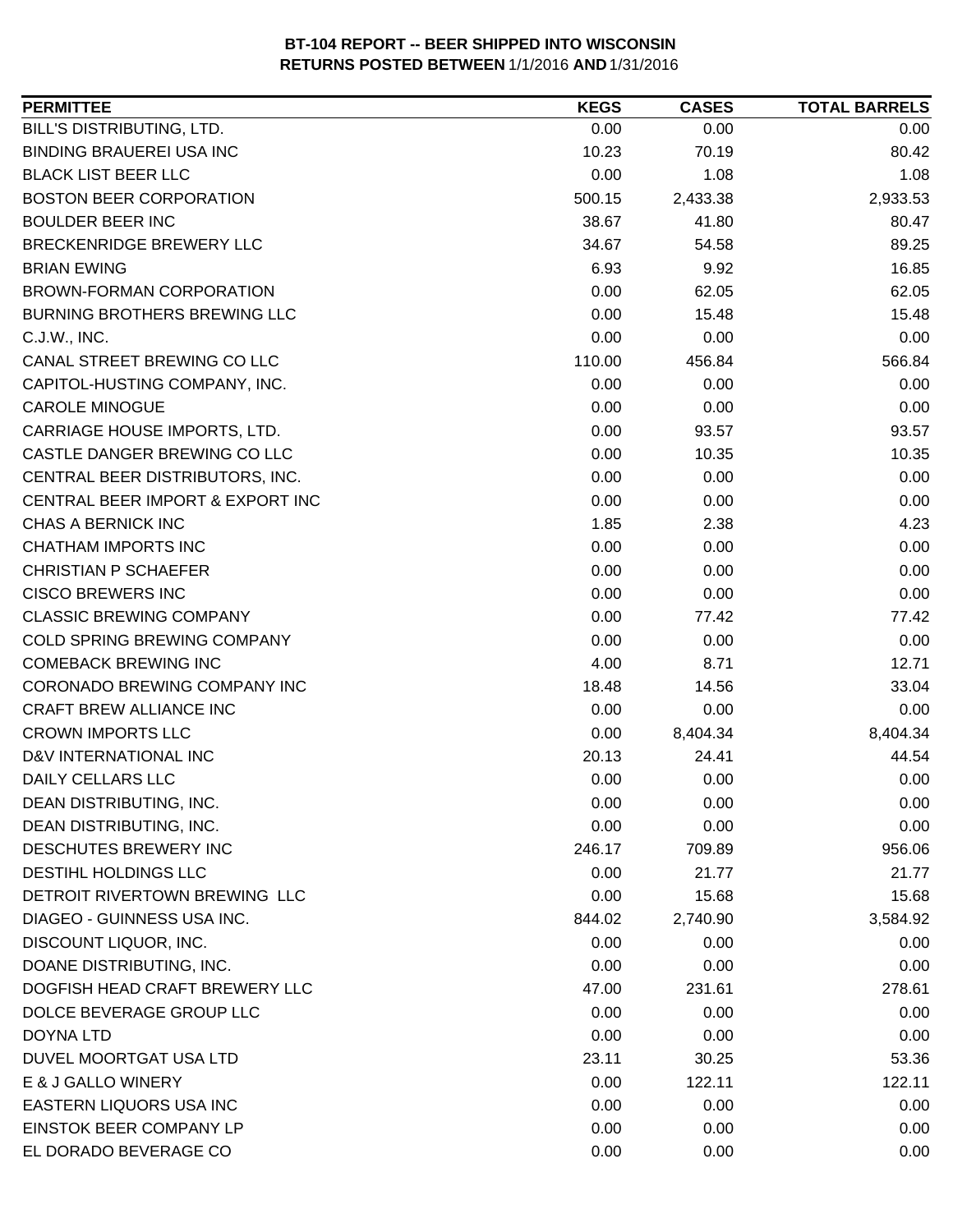| 0.00<br>5.40<br>5.40<br>0.00<br>0.00<br>0.00<br>0.00<br>0.00<br>0.00<br>0.00<br>0.00<br>0.00<br>0.00<br>0.00<br>0.00<br>0.00<br>0.00<br>0.00<br>0.00<br>94.06<br>94.06<br>0.00<br>0.00<br>0.00<br>0.00<br>0.00<br>0.00<br>0.00<br>0.00<br>0.00<br>0.00<br>0.00<br>0.00<br>0.00<br>0.00<br>0.00<br>0.00<br>0.00<br>0.00<br>0.00<br>0.00<br>0.00<br>0.00<br>0.00<br>0.00<br>0.00<br>63.67<br>63.67<br>0.00<br>0.00<br>0.00<br>0.00<br>0.00<br>0.00<br>0.00<br>0.00<br>0.00<br>0.00<br>0.00<br>0.00<br>0.00<br>0.00<br>0.00<br>0.00<br>0.00<br>0.00<br>0.00<br>0.00<br>0.00<br>0.00<br>0.00<br>0.00<br>0.00<br>0.00<br>0.00<br>0.00<br>0.00<br>0.00<br>0.00<br>0.00<br>0.00<br>2.17<br>41.83<br>39.66<br>0.00<br>8.12<br>8.12<br>0.00<br>0.00<br>0.00<br>0.00<br>0.00<br>0.00<br>0.00<br>0.00<br>0.00<br>0.00<br>0.00<br>0.00<br>0.00<br>5.23<br>5.23<br>152.40<br>3,007.50<br>3,159.90<br>0.00<br>0.00<br>0.00<br>0.00<br>0.00<br>0.00<br>311.52<br>124.32<br>187.20<br>0.00<br>14.49<br>14.49<br>0.00<br>0.95<br>0.95<br>207.49<br>53.33<br>154.16<br>0.00<br>0.00<br>0.00<br>0.00<br>0.00<br>0.00<br>0.00<br>0.00<br>0.00 | <b>PERMITTEE</b>                           | <b>KEGS</b> | <b>CASES</b> | <b>TOTAL BARRELS</b> |
|---------------------------------------------------------------------------------------------------------------------------------------------------------------------------------------------------------------------------------------------------------------------------------------------------------------------------------------------------------------------------------------------------------------------------------------------------------------------------------------------------------------------------------------------------------------------------------------------------------------------------------------------------------------------------------------------------------------------------------------------------------------------------------------------------------------------------------------------------------------------------------------------------------------------------------------------------------------------------------------------------------------------------------------------------------------------------------------------------------------------------|--------------------------------------------|-------------|--------------|----------------------|
|                                                                                                                                                                                                                                                                                                                                                                                                                                                                                                                                                                                                                                                                                                                                                                                                                                                                                                                                                                                                                                                                                                                           | <b>EUROBREW INC</b>                        |             |              |                      |
|                                                                                                                                                                                                                                                                                                                                                                                                                                                                                                                                                                                                                                                                                                                                                                                                                                                                                                                                                                                                                                                                                                                           | FABIANO BROTHERS - WISCONSIN LLC           |             |              |                      |
|                                                                                                                                                                                                                                                                                                                                                                                                                                                                                                                                                                                                                                                                                                                                                                                                                                                                                                                                                                                                                                                                                                                           | FEDERATION OF BEER INC                     |             |              |                      |
|                                                                                                                                                                                                                                                                                                                                                                                                                                                                                                                                                                                                                                                                                                                                                                                                                                                                                                                                                                                                                                                                                                                           | FIRESTONE WALKER LLC                       |             |              |                      |
|                                                                                                                                                                                                                                                                                                                                                                                                                                                                                                                                                                                                                                                                                                                                                                                                                                                                                                                                                                                                                                                                                                                           | FLANIGAN DISTRIBUTING OF DOOR COUNTY, INC. |             |              |                      |
|                                                                                                                                                                                                                                                                                                                                                                                                                                                                                                                                                                                                                                                                                                                                                                                                                                                                                                                                                                                                                                                                                                                           | FLAT EARTH HOLDINGS LLC                    |             |              |                      |
|                                                                                                                                                                                                                                                                                                                                                                                                                                                                                                                                                                                                                                                                                                                                                                                                                                                                                                                                                                                                                                                                                                                           | FLYING DOG BREWERY LLLP                    |             |              |                      |
|                                                                                                                                                                                                                                                                                                                                                                                                                                                                                                                                                                                                                                                                                                                                                                                                                                                                                                                                                                                                                                                                                                                           | FOUR SEASONS BEER DISTRIBUTORS INC         |             |              |                      |
|                                                                                                                                                                                                                                                                                                                                                                                                                                                                                                                                                                                                                                                                                                                                                                                                                                                                                                                                                                                                                                                                                                                           | FRANK BEER DISTRIBUTORS, INC.              |             |              |                      |
|                                                                                                                                                                                                                                                                                                                                                                                                                                                                                                                                                                                                                                                                                                                                                                                                                                                                                                                                                                                                                                                                                                                           | FRANK BEER SOUTH LLC                       |             |              |                      |
|                                                                                                                                                                                                                                                                                                                                                                                                                                                                                                                                                                                                                                                                                                                                                                                                                                                                                                                                                                                                                                                                                                                           | FRANK LIQUOR COMPANY, INC.                 |             |              |                      |
|                                                                                                                                                                                                                                                                                                                                                                                                                                                                                                                                                                                                                                                                                                                                                                                                                                                                                                                                                                                                                                                                                                                           | FRANK LIQUORS OF LA CROSSE, INC.           |             |              |                      |
|                                                                                                                                                                                                                                                                                                                                                                                                                                                                                                                                                                                                                                                                                                                                                                                                                                                                                                                                                                                                                                                                                                                           | FRANKENMUTH BREWING COMPANY                |             |              |                      |
|                                                                                                                                                                                                                                                                                                                                                                                                                                                                                                                                                                                                                                                                                                                                                                                                                                                                                                                                                                                                                                                                                                                           | FRED R KARM JR                             |             |              |                      |
|                                                                                                                                                                                                                                                                                                                                                                                                                                                                                                                                                                                                                                                                                                                                                                                                                                                                                                                                                                                                                                                                                                                           | <b>FULTON STREET BREWERY LLC</b>           |             |              |                      |
|                                                                                                                                                                                                                                                                                                                                                                                                                                                                                                                                                                                                                                                                                                                                                                                                                                                                                                                                                                                                                                                                                                                           | <b>G K SKAGGS INC</b>                      |             |              |                      |
|                                                                                                                                                                                                                                                                                                                                                                                                                                                                                                                                                                                                                                                                                                                                                                                                                                                                                                                                                                                                                                                                                                                           | GARY'S CORPORATION OF OAK CREEK            |             |              |                      |
|                                                                                                                                                                                                                                                                                                                                                                                                                                                                                                                                                                                                                                                                                                                                                                                                                                                                                                                                                                                                                                                                                                                           | GB SALES MILWAUKEE, INC.                   |             |              |                      |
|                                                                                                                                                                                                                                                                                                                                                                                                                                                                                                                                                                                                                                                                                                                                                                                                                                                                                                                                                                                                                                                                                                                           | <b>GELOSO BEVERAGE GROUP LLC</b>           |             |              |                      |
|                                                                                                                                                                                                                                                                                                                                                                                                                                                                                                                                                                                                                                                                                                                                                                                                                                                                                                                                                                                                                                                                                                                           | <b>GENERAL BEER DISTRIBUTORS CO.</b>       |             |              |                      |
|                                                                                                                                                                                                                                                                                                                                                                                                                                                                                                                                                                                                                                                                                                                                                                                                                                                                                                                                                                                                                                                                                                                           | <b>GENERAL BEER-NORTHEAST INC</b>          |             |              |                      |
|                                                                                                                                                                                                                                                                                                                                                                                                                                                                                                                                                                                                                                                                                                                                                                                                                                                                                                                                                                                                                                                                                                                           | GENERAL BEER-NORTHEAST INC                 |             |              |                      |
|                                                                                                                                                                                                                                                                                                                                                                                                                                                                                                                                                                                                                                                                                                                                                                                                                                                                                                                                                                                                                                                                                                                           | GENERAL BEER-NORTHWEST, INC.               |             |              |                      |
|                                                                                                                                                                                                                                                                                                                                                                                                                                                                                                                                                                                                                                                                                                                                                                                                                                                                                                                                                                                                                                                                                                                           | GENERAL BEER-NORTHWEST, INC.               |             |              |                      |
|                                                                                                                                                                                                                                                                                                                                                                                                                                                                                                                                                                                                                                                                                                                                                                                                                                                                                                                                                                                                                                                                                                                           | GENERAL BEVERAGE SALES CO- OSHKOSH         |             |              |                      |
|                                                                                                                                                                                                                                                                                                                                                                                                                                                                                                                                                                                                                                                                                                                                                                                                                                                                                                                                                                                                                                                                                                                           | GENERAL BEVERAGE SALES CO.                 |             |              |                      |
|                                                                                                                                                                                                                                                                                                                                                                                                                                                                                                                                                                                                                                                                                                                                                                                                                                                                                                                                                                                                                                                                                                                           | GENERAL BEVERAGE SALES CO.- MILWAUKEE      |             |              |                      |
|                                                                                                                                                                                                                                                                                                                                                                                                                                                                                                                                                                                                                                                                                                                                                                                                                                                                                                                                                                                                                                                                                                                           | <b>GFBC INC</b>                            |             |              |                      |
|                                                                                                                                                                                                                                                                                                                                                                                                                                                                                                                                                                                                                                                                                                                                                                                                                                                                                                                                                                                                                                                                                                                           | <b>GLOBAL VILLAGE IMPORTS LLC</b>          |             |              |                      |
|                                                                                                                                                                                                                                                                                                                                                                                                                                                                                                                                                                                                                                                                                                                                                                                                                                                                                                                                                                                                                                                                                                                           | <b>GREGORY S HARDMAN</b>                   |             |              |                      |
|                                                                                                                                                                                                                                                                                                                                                                                                                                                                                                                                                                                                                                                                                                                                                                                                                                                                                                                                                                                                                                                                                                                           | <b>GTBC LLC</b>                            |             |              |                      |
|                                                                                                                                                                                                                                                                                                                                                                                                                                                                                                                                                                                                                                                                                                                                                                                                                                                                                                                                                                                                                                                                                                                           | H C FOODS CO LTD                           |             |              |                      |
|                                                                                                                                                                                                                                                                                                                                                                                                                                                                                                                                                                                                                                                                                                                                                                                                                                                                                                                                                                                                                                                                                                                           | <b>HALES ALES LTD</b>                      |             |              |                      |
|                                                                                                                                                                                                                                                                                                                                                                                                                                                                                                                                                                                                                                                                                                                                                                                                                                                                                                                                                                                                                                                                                                                           | HARVEST MOON BREWING LLP                   |             |              |                      |
|                                                                                                                                                                                                                                                                                                                                                                                                                                                                                                                                                                                                                                                                                                                                                                                                                                                                                                                                                                                                                                                                                                                           | HEINEKEN USA INCORPORATED                  |             |              |                      |
|                                                                                                                                                                                                                                                                                                                                                                                                                                                                                                                                                                                                                                                                                                                                                                                                                                                                                                                                                                                                                                                                                                                           | HENDRICKS BEVERAGE, INC.                   |             |              |                      |
|                                                                                                                                                                                                                                                                                                                                                                                                                                                                                                                                                                                                                                                                                                                                                                                                                                                                                                                                                                                                                                                                                                                           | HIGH COUNTRY BREWERY INC                   |             |              |                      |
|                                                                                                                                                                                                                                                                                                                                                                                                                                                                                                                                                                                                                                                                                                                                                                                                                                                                                                                                                                                                                                                                                                                           | HOME BREW MART INC                         |             |              |                      |
|                                                                                                                                                                                                                                                                                                                                                                                                                                                                                                                                                                                                                                                                                                                                                                                                                                                                                                                                                                                                                                                                                                                           | <b>ILLYRIAN IMPORT INC</b>                 |             |              |                      |
|                                                                                                                                                                                                                                                                                                                                                                                                                                                                                                                                                                                                                                                                                                                                                                                                                                                                                                                                                                                                                                                                                                                           | INDEED BREWING COMPANY LLC                 |             |              |                      |
|                                                                                                                                                                                                                                                                                                                                                                                                                                                                                                                                                                                                                                                                                                                                                                                                                                                                                                                                                                                                                                                                                                                           | <b>INDIAN PEAKS BREWING COMPANY</b>        |             |              |                      |
|                                                                                                                                                                                                                                                                                                                                                                                                                                                                                                                                                                                                                                                                                                                                                                                                                                                                                                                                                                                                                                                                                                                           | INDIAN RIVER BEVERAGE CORPORATION          |             |              |                      |
|                                                                                                                                                                                                                                                                                                                                                                                                                                                                                                                                                                                                                                                                                                                                                                                                                                                                                                                                                                                                                                                                                                                           | IRL, INCORPORATED                          |             |              |                      |
|                                                                                                                                                                                                                                                                                                                                                                                                                                                                                                                                                                                                                                                                                                                                                                                                                                                                                                                                                                                                                                                                                                                           | <b>JAW PROPERTIES LLC</b>                  |             |              |                      |
|                                                                                                                                                                                                                                                                                                                                                                                                                                                                                                                                                                                                                                                                                                                                                                                                                                                                                                                                                                                                                                                                                                                           | <b>JDZ INC</b>                             | 0.00        | 4.14         | 4.14                 |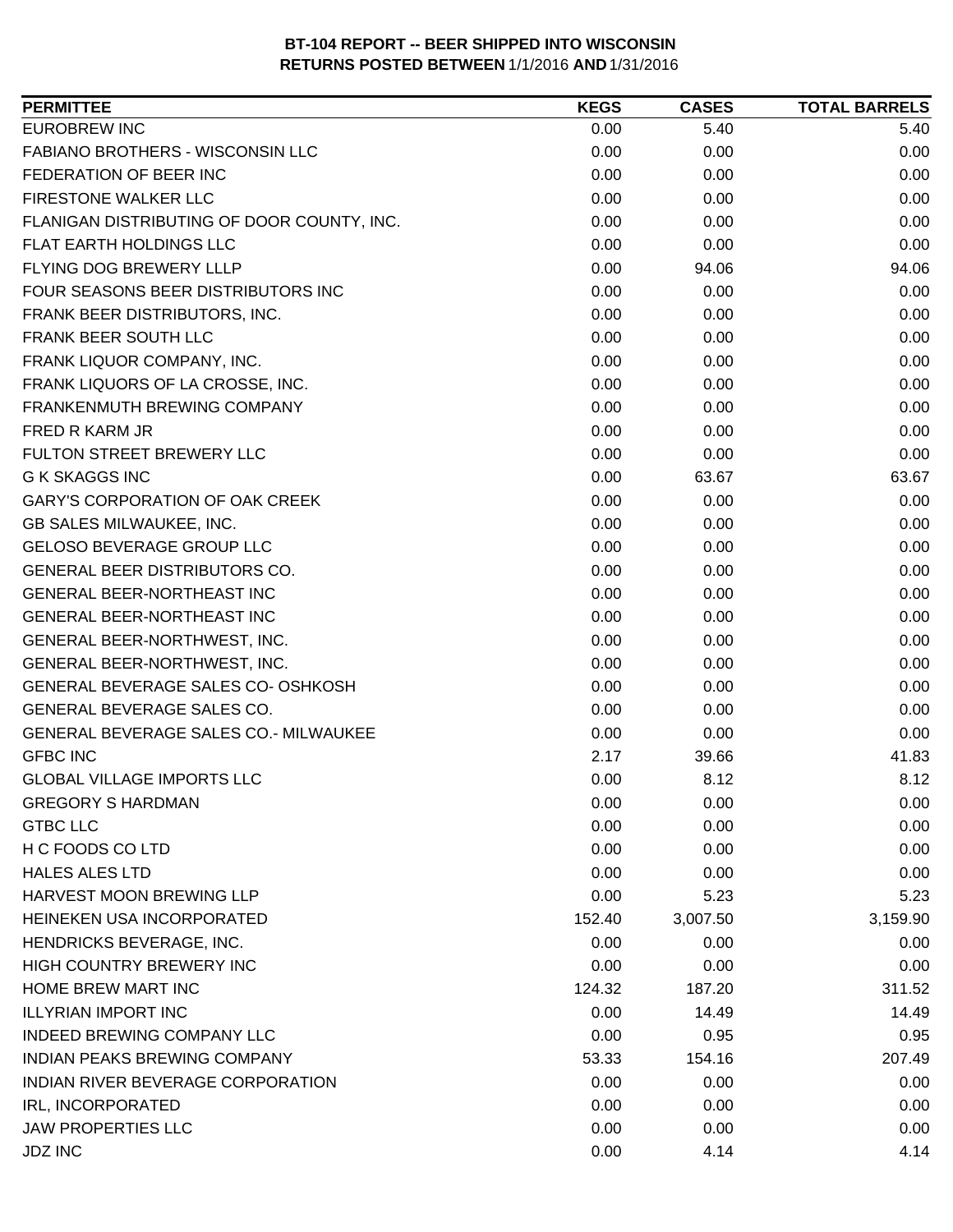| <b>PERMITTEE</b>                      | <b>KEGS</b> | <b>CASES</b> | <b>TOTAL BARRELS</b> |
|---------------------------------------|-------------|--------------|----------------------|
| <b>JOHN J COLLETTI</b>                | 0.00        | 0.00         | 0.00                 |
| JOHNSON BROTHERS OF WISCONSIN INC     | 0.00        | 0.00         | 0.00                 |
| JOHNSON DISTRIBUTING, INC.            | 0.00        | 0.00         | 0.00                 |
| JOM WINE & SPIRITS INC                | 0.00        | 0.00         | 0.00                 |
| JOSEPH JAMES BREWING CO INC           | 0.00        | 0.00         | 0.00                 |
| <b>KAREN HOLTON</b>                   | 0.00        | 0.00         | 0.00                 |
| KAY BEER DISTRIBUTING, INC.           | 0.00        | 0.00         | 0.00                 |
| KEWEENAW BREWING CO LLC               | 43.25       | 37.45        | 80.70                |
| KOJIMA & INTERNATIONAL ASSOCIATES INC | 0.00        | 0.00         | 0.00                 |
| <b>KROMBACHER USA LLC</b>             | 268.09      | 142.67       | 410.76               |
| KYSELA PERE ET FILS LTD               | 0.00        | 0.00         | 0.00                 |
| LA CROSSE BEVERAGE LLC                | 0.00        | 0.00         | 0.00                 |
| LABATT USA OPERATING CO LLC           | 19.33       | 1,626.72     | 1,646.05             |
| <b>LAGUNITAS BREWING CO</b>           | 226.00      | 540.63       | 766.63               |
| LAKE SUPERIOR BREWING CO LLC          | 1.33        | 2.03         | 3.36                 |
| LARRY'S DISTRIBUTING CO., INC.        | 0.00        | 0.00         | 0.00                 |
| LEAMON MERCANTILE CO. CORP            | 0.00        | 0.00         | 0.00                 |
| LEE BEVERAGE OF WISCONSIN LLC         | 0.00        | 0.00         | 0.00                 |
| LEE BEVERAGE OF WISCONSIN LLC         | 0.00        | 0.00         | 0.00                 |
| LEFT COAST BREWING CO                 | 0.00        | 0.00         | 0.00                 |
| LENA BEVERAGE COMPANY                 | 2.16        | 1.19         | 3.35                 |
| LIFT BRIDGE BREWING TECHNOLOGIES LLC  | 11.00       | 2.94         | 13.94                |
| LOUIS GLUNZ BEER INC                  | 53.88       | 77.25        | 131.13               |
| <b>LUCID BREWING LLC</b>              | 0.66        | 0.00         | 0.66                 |
| MAD RIVER BREWING COMPANY INC         | 0.00        | 0.00         | 0.00                 |
| MANNEKEN-BRUSSEL IMPORTS INC          | 5.03        | 17.20        | 22.23                |
| <b>MARK ANTHONY BRANDS INC</b>        | 0.00        | 333.69       | 333.69               |
| MASSACHUSETTS BEVERAGE ALLIANCE LLC   | 0.00        | 0.00         | 0.00                 |
| MERCHANT DU VIN CORPORATION           | 10.99       | 29.04        | 40.03                |
| METROPOLITAN BREWING LLC              | 20.80       | 9.60         | 30.40                |
| <b>MHW LTD</b>                        | 2.56        | 20.54        | 23.10                |
| <b>MICHAEL G ANSAY</b>                | 0.00        | 0.00         | 0.00                 |
| MID-WISCONSIN BEVERAGE, INC.          | 0.00        | 0.00         | 0.00                 |
| MILLER BEER OF THE NORTHWOODS, INC.   | 0.00        | 0.00         | 0.00                 |
| <b>MILLERCOORS LLC</b>                | 1,023.93    | 6,879.41     | 7,903.34             |
| <b>MILLERCOORS LLC</b>                | 454.09      | 19,891.57    | 20,345.66            |
| MILLSTREAM INVESTMENTS INC            | 0.00        | 0.00         | 0.00                 |
| MOR-DALL ENTERPRISES INC.             | 7.33        | 27.87        | 35.20                |
| MOTHER LODE BREWING LLC               | 0.00        | 0.00         | 0.00                 |
| MOUNTAINEER HOLDINGS LLC              | 0.00        | 0.00         | 0.00                 |
| MOYLANS BREWING CO LTD                | 0.00        | 0.00         | 0.00                 |
| MUTUAL WHOLESALE LIQUOR INC           | 0.00        | 0.00         | 0.00                 |
| NDC SYSTEMS LP                        | 92.31       | 0.00         | 92.31                |
| NEBRASKA BREWING CO INC               | 5.17        | 6.55         | 11.72                |
| NEEDHAM DISTRIBUTING CO., INC.        | 0.00        | 0.00         | 0.00                 |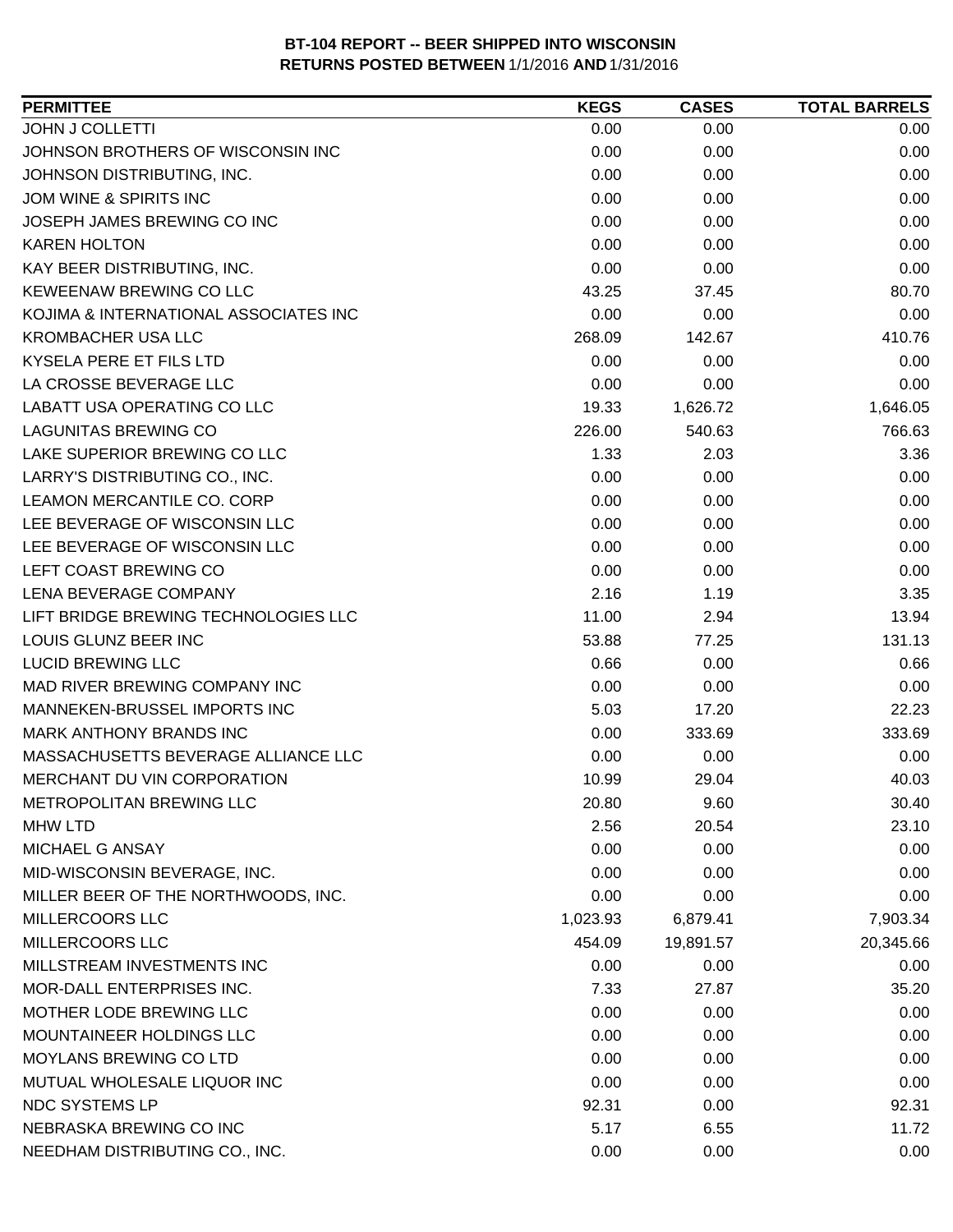| NEW BELGIUM BREWING COMPANY INC<br>365.17<br>1,337.35<br>1,702.52<br>NEW HOLLAND BREWING CO LLC<br>36.95<br>3.83<br>33.12<br>NEW PLANET BEER COMPANY<br>0.00<br>0.00<br>0.00<br>NEW YORK MUTUAL TRADING CO INC<br>0.00<br>0.00<br>0.00<br>0.00<br>0.00<br>NOELKE DISTRIBUTORS, INC.<br>0.00<br>NORTH COAST BREWING CO INC<br>0.00<br>0.00<br>0.00<br>NORTHWEST BEVERAGES, INC.<br>0.00<br>0.00<br>0.00<br>NOUVEAU VENTURES LLC<br>0.00<br>0.00<br>0.00<br>OFF-KILTER BREWING INC<br>0.00<br>0.00<br>0.00<br>ONION PUB & BREWERY INC<br>0.00<br>0.00<br>0.00<br>OREGON BREWING COMPANY INC<br>6.81<br>20.11<br>26.92<br>OTT SCHWEITZER DISTRIBUTORSHIP, INC.<br>0.00<br>0.00<br>0.00<br>1,283.73<br>PABST BREWING COMPANY<br>1,283.73<br>0.00<br>PAMPA BEVERAGES LLC<br>0.00<br>0.00<br>0.00<br>PARADOX BEER COMPANY INC<br>0.00<br>15.34<br>15.34<br>PARK RIDGE DISTRIBUTING, INC.<br>0.00<br>0.00<br>0.00<br>0.00<br>0.00<br>PATERNO IMPORTS LTD<br>0.00<br>495.54<br>PAULANER USA LLC<br>257.18<br>238.36<br>PEHLER DISTRIBUTING, INC.<br>0.00<br>0.00<br>0.00<br>PERENNIAL PARTNERS LLC<br>3.34<br>4.23<br>7.57<br>0.00<br>PETER M MESROBIAN<br>0.00<br>0.00<br>12.00<br>PHIL KNUTSEN<br>12.00<br>0.00<br>PHILLIPS WINE COMPANY<br>0.00<br>0.00<br>0.00<br>PRO-LIQUITECH LLC<br>0.00<br>0.00<br>0.00<br>PROST BREWING COMPANY LLC<br>0.00<br>0.00<br>0.00<br>RANGE BEVERAGE, INCORPORATED<br>0.00<br>0.00<br>0.00<br>RATAS WHOLESALE LIQUOR COMPANY<br>0.00<br>0.00<br>0.00<br><b>RAVEN BRANDS INC</b><br>0.00<br>0.00<br>0.00<br><b>REINHARD PUCHERT</b><br>0.00<br>0.00<br>0.00<br>RENEGADE BREWING COMPANY LLC<br>0.00<br>0.00<br>0.00<br>101.35<br><b>RICHARD D KATECHIS</b><br>23.33<br>78.02<br>RIVER CITY DISTRIBUTING CO., INC.<br>0.00<br>0.00<br>0.00<br>ROCLAND WINE IMPORTS<br>0.00<br>0.00<br>0.00<br>ROZANE B ZAMBRANO<br>0.00<br>0.00<br>0.00<br>S & H INDEPENDENT PREMIUM BRANDS LLC<br>126.52<br>126.52<br>0.00 |
|-------------------------------------------------------------------------------------------------------------------------------------------------------------------------------------------------------------------------------------------------------------------------------------------------------------------------------------------------------------------------------------------------------------------------------------------------------------------------------------------------------------------------------------------------------------------------------------------------------------------------------------------------------------------------------------------------------------------------------------------------------------------------------------------------------------------------------------------------------------------------------------------------------------------------------------------------------------------------------------------------------------------------------------------------------------------------------------------------------------------------------------------------------------------------------------------------------------------------------------------------------------------------------------------------------------------------------------------------------------------------------------------------------------------------------------------------------------------------------------------------------------------------------------------------------------------------------------------------------------------------------------------------------------------------------------------------------------------------------------------------------------------------------------------------------------------------------------------------------------------------------------------------------------------------------------|
|                                                                                                                                                                                                                                                                                                                                                                                                                                                                                                                                                                                                                                                                                                                                                                                                                                                                                                                                                                                                                                                                                                                                                                                                                                                                                                                                                                                                                                                                                                                                                                                                                                                                                                                                                                                                                                                                                                                                     |
|                                                                                                                                                                                                                                                                                                                                                                                                                                                                                                                                                                                                                                                                                                                                                                                                                                                                                                                                                                                                                                                                                                                                                                                                                                                                                                                                                                                                                                                                                                                                                                                                                                                                                                                                                                                                                                                                                                                                     |
|                                                                                                                                                                                                                                                                                                                                                                                                                                                                                                                                                                                                                                                                                                                                                                                                                                                                                                                                                                                                                                                                                                                                                                                                                                                                                                                                                                                                                                                                                                                                                                                                                                                                                                                                                                                                                                                                                                                                     |
|                                                                                                                                                                                                                                                                                                                                                                                                                                                                                                                                                                                                                                                                                                                                                                                                                                                                                                                                                                                                                                                                                                                                                                                                                                                                                                                                                                                                                                                                                                                                                                                                                                                                                                                                                                                                                                                                                                                                     |
|                                                                                                                                                                                                                                                                                                                                                                                                                                                                                                                                                                                                                                                                                                                                                                                                                                                                                                                                                                                                                                                                                                                                                                                                                                                                                                                                                                                                                                                                                                                                                                                                                                                                                                                                                                                                                                                                                                                                     |
|                                                                                                                                                                                                                                                                                                                                                                                                                                                                                                                                                                                                                                                                                                                                                                                                                                                                                                                                                                                                                                                                                                                                                                                                                                                                                                                                                                                                                                                                                                                                                                                                                                                                                                                                                                                                                                                                                                                                     |
|                                                                                                                                                                                                                                                                                                                                                                                                                                                                                                                                                                                                                                                                                                                                                                                                                                                                                                                                                                                                                                                                                                                                                                                                                                                                                                                                                                                                                                                                                                                                                                                                                                                                                                                                                                                                                                                                                                                                     |
|                                                                                                                                                                                                                                                                                                                                                                                                                                                                                                                                                                                                                                                                                                                                                                                                                                                                                                                                                                                                                                                                                                                                                                                                                                                                                                                                                                                                                                                                                                                                                                                                                                                                                                                                                                                                                                                                                                                                     |
|                                                                                                                                                                                                                                                                                                                                                                                                                                                                                                                                                                                                                                                                                                                                                                                                                                                                                                                                                                                                                                                                                                                                                                                                                                                                                                                                                                                                                                                                                                                                                                                                                                                                                                                                                                                                                                                                                                                                     |
|                                                                                                                                                                                                                                                                                                                                                                                                                                                                                                                                                                                                                                                                                                                                                                                                                                                                                                                                                                                                                                                                                                                                                                                                                                                                                                                                                                                                                                                                                                                                                                                                                                                                                                                                                                                                                                                                                                                                     |
|                                                                                                                                                                                                                                                                                                                                                                                                                                                                                                                                                                                                                                                                                                                                                                                                                                                                                                                                                                                                                                                                                                                                                                                                                                                                                                                                                                                                                                                                                                                                                                                                                                                                                                                                                                                                                                                                                                                                     |
|                                                                                                                                                                                                                                                                                                                                                                                                                                                                                                                                                                                                                                                                                                                                                                                                                                                                                                                                                                                                                                                                                                                                                                                                                                                                                                                                                                                                                                                                                                                                                                                                                                                                                                                                                                                                                                                                                                                                     |
|                                                                                                                                                                                                                                                                                                                                                                                                                                                                                                                                                                                                                                                                                                                                                                                                                                                                                                                                                                                                                                                                                                                                                                                                                                                                                                                                                                                                                                                                                                                                                                                                                                                                                                                                                                                                                                                                                                                                     |
|                                                                                                                                                                                                                                                                                                                                                                                                                                                                                                                                                                                                                                                                                                                                                                                                                                                                                                                                                                                                                                                                                                                                                                                                                                                                                                                                                                                                                                                                                                                                                                                                                                                                                                                                                                                                                                                                                                                                     |
|                                                                                                                                                                                                                                                                                                                                                                                                                                                                                                                                                                                                                                                                                                                                                                                                                                                                                                                                                                                                                                                                                                                                                                                                                                                                                                                                                                                                                                                                                                                                                                                                                                                                                                                                                                                                                                                                                                                                     |
|                                                                                                                                                                                                                                                                                                                                                                                                                                                                                                                                                                                                                                                                                                                                                                                                                                                                                                                                                                                                                                                                                                                                                                                                                                                                                                                                                                                                                                                                                                                                                                                                                                                                                                                                                                                                                                                                                                                                     |
|                                                                                                                                                                                                                                                                                                                                                                                                                                                                                                                                                                                                                                                                                                                                                                                                                                                                                                                                                                                                                                                                                                                                                                                                                                                                                                                                                                                                                                                                                                                                                                                                                                                                                                                                                                                                                                                                                                                                     |
|                                                                                                                                                                                                                                                                                                                                                                                                                                                                                                                                                                                                                                                                                                                                                                                                                                                                                                                                                                                                                                                                                                                                                                                                                                                                                                                                                                                                                                                                                                                                                                                                                                                                                                                                                                                                                                                                                                                                     |
|                                                                                                                                                                                                                                                                                                                                                                                                                                                                                                                                                                                                                                                                                                                                                                                                                                                                                                                                                                                                                                                                                                                                                                                                                                                                                                                                                                                                                                                                                                                                                                                                                                                                                                                                                                                                                                                                                                                                     |
|                                                                                                                                                                                                                                                                                                                                                                                                                                                                                                                                                                                                                                                                                                                                                                                                                                                                                                                                                                                                                                                                                                                                                                                                                                                                                                                                                                                                                                                                                                                                                                                                                                                                                                                                                                                                                                                                                                                                     |
|                                                                                                                                                                                                                                                                                                                                                                                                                                                                                                                                                                                                                                                                                                                                                                                                                                                                                                                                                                                                                                                                                                                                                                                                                                                                                                                                                                                                                                                                                                                                                                                                                                                                                                                                                                                                                                                                                                                                     |
|                                                                                                                                                                                                                                                                                                                                                                                                                                                                                                                                                                                                                                                                                                                                                                                                                                                                                                                                                                                                                                                                                                                                                                                                                                                                                                                                                                                                                                                                                                                                                                                                                                                                                                                                                                                                                                                                                                                                     |
|                                                                                                                                                                                                                                                                                                                                                                                                                                                                                                                                                                                                                                                                                                                                                                                                                                                                                                                                                                                                                                                                                                                                                                                                                                                                                                                                                                                                                                                                                                                                                                                                                                                                                                                                                                                                                                                                                                                                     |
|                                                                                                                                                                                                                                                                                                                                                                                                                                                                                                                                                                                                                                                                                                                                                                                                                                                                                                                                                                                                                                                                                                                                                                                                                                                                                                                                                                                                                                                                                                                                                                                                                                                                                                                                                                                                                                                                                                                                     |
|                                                                                                                                                                                                                                                                                                                                                                                                                                                                                                                                                                                                                                                                                                                                                                                                                                                                                                                                                                                                                                                                                                                                                                                                                                                                                                                                                                                                                                                                                                                                                                                                                                                                                                                                                                                                                                                                                                                                     |
|                                                                                                                                                                                                                                                                                                                                                                                                                                                                                                                                                                                                                                                                                                                                                                                                                                                                                                                                                                                                                                                                                                                                                                                                                                                                                                                                                                                                                                                                                                                                                                                                                                                                                                                                                                                                                                                                                                                                     |
|                                                                                                                                                                                                                                                                                                                                                                                                                                                                                                                                                                                                                                                                                                                                                                                                                                                                                                                                                                                                                                                                                                                                                                                                                                                                                                                                                                                                                                                                                                                                                                                                                                                                                                                                                                                                                                                                                                                                     |
|                                                                                                                                                                                                                                                                                                                                                                                                                                                                                                                                                                                                                                                                                                                                                                                                                                                                                                                                                                                                                                                                                                                                                                                                                                                                                                                                                                                                                                                                                                                                                                                                                                                                                                                                                                                                                                                                                                                                     |
|                                                                                                                                                                                                                                                                                                                                                                                                                                                                                                                                                                                                                                                                                                                                                                                                                                                                                                                                                                                                                                                                                                                                                                                                                                                                                                                                                                                                                                                                                                                                                                                                                                                                                                                                                                                                                                                                                                                                     |
|                                                                                                                                                                                                                                                                                                                                                                                                                                                                                                                                                                                                                                                                                                                                                                                                                                                                                                                                                                                                                                                                                                                                                                                                                                                                                                                                                                                                                                                                                                                                                                                                                                                                                                                                                                                                                                                                                                                                     |
|                                                                                                                                                                                                                                                                                                                                                                                                                                                                                                                                                                                                                                                                                                                                                                                                                                                                                                                                                                                                                                                                                                                                                                                                                                                                                                                                                                                                                                                                                                                                                                                                                                                                                                                                                                                                                                                                                                                                     |
|                                                                                                                                                                                                                                                                                                                                                                                                                                                                                                                                                                                                                                                                                                                                                                                                                                                                                                                                                                                                                                                                                                                                                                                                                                                                                                                                                                                                                                                                                                                                                                                                                                                                                                                                                                                                                                                                                                                                     |
|                                                                                                                                                                                                                                                                                                                                                                                                                                                                                                                                                                                                                                                                                                                                                                                                                                                                                                                                                                                                                                                                                                                                                                                                                                                                                                                                                                                                                                                                                                                                                                                                                                                                                                                                                                                                                                                                                                                                     |
|                                                                                                                                                                                                                                                                                                                                                                                                                                                                                                                                                                                                                                                                                                                                                                                                                                                                                                                                                                                                                                                                                                                                                                                                                                                                                                                                                                                                                                                                                                                                                                                                                                                                                                                                                                                                                                                                                                                                     |
|                                                                                                                                                                                                                                                                                                                                                                                                                                                                                                                                                                                                                                                                                                                                                                                                                                                                                                                                                                                                                                                                                                                                                                                                                                                                                                                                                                                                                                                                                                                                                                                                                                                                                                                                                                                                                                                                                                                                     |
| S. & S. DISTRIBUTING, INC.<br>0.00<br>0.00<br>0.00                                                                                                                                                                                                                                                                                                                                                                                                                                                                                                                                                                                                                                                                                                                                                                                                                                                                                                                                                                                                                                                                                                                                                                                                                                                                                                                                                                                                                                                                                                                                                                                                                                                                                                                                                                                                                                                                                  |
| S. & S. DISTRIBUTING, INC.<br>0.00<br>0.00<br>0.00                                                                                                                                                                                                                                                                                                                                                                                                                                                                                                                                                                                                                                                                                                                                                                                                                                                                                                                                                                                                                                                                                                                                                                                                                                                                                                                                                                                                                                                                                                                                                                                                                                                                                                                                                                                                                                                                                  |
| SABEMOS BEVERAGES LLC<br>0.00<br>29.77<br>29.77                                                                                                                                                                                                                                                                                                                                                                                                                                                                                                                                                                                                                                                                                                                                                                                                                                                                                                                                                                                                                                                                                                                                                                                                                                                                                                                                                                                                                                                                                                                                                                                                                                                                                                                                                                                                                                                                                     |
| SAPPORO USA INC<br>0.00<br>0.00<br>0.00                                                                                                                                                                                                                                                                                                                                                                                                                                                                                                                                                                                                                                                                                                                                                                                                                                                                                                                                                                                                                                                                                                                                                                                                                                                                                                                                                                                                                                                                                                                                                                                                                                                                                                                                                                                                                                                                                             |
| SARATOGA LIQUOR CO., INC.<br>0.00<br>0.00<br>0.00                                                                                                                                                                                                                                                                                                                                                                                                                                                                                                                                                                                                                                                                                                                                                                                                                                                                                                                                                                                                                                                                                                                                                                                                                                                                                                                                                                                                                                                                                                                                                                                                                                                                                                                                                                                                                                                                                   |
| SAUGATUCK BREWING COMPANY INC<br>8.00<br>9.44<br>17.44                                                                                                                                                                                                                                                                                                                                                                                                                                                                                                                                                                                                                                                                                                                                                                                                                                                                                                                                                                                                                                                                                                                                                                                                                                                                                                                                                                                                                                                                                                                                                                                                                                                                                                                                                                                                                                                                              |
| SCHNEIDER DISTRIBUTING CO., INC.<br>0.00<br>0.00<br>0.00                                                                                                                                                                                                                                                                                                                                                                                                                                                                                                                                                                                                                                                                                                                                                                                                                                                                                                                                                                                                                                                                                                                                                                                                                                                                                                                                                                                                                                                                                                                                                                                                                                                                                                                                                                                                                                                                            |
| SCUTTLEBUTT BREWING CO LLC<br>0.00<br>0.00<br>0.00                                                                                                                                                                                                                                                                                                                                                                                                                                                                                                                                                                                                                                                                                                                                                                                                                                                                                                                                                                                                                                                                                                                                                                                                                                                                                                                                                                                                                                                                                                                                                                                                                                                                                                                                                                                                                                                                                  |
| <b>SHANE WELCH</b><br>0.00<br>14.86<br>14.86                                                                                                                                                                                                                                                                                                                                                                                                                                                                                                                                                                                                                                                                                                                                                                                                                                                                                                                                                                                                                                                                                                                                                                                                                                                                                                                                                                                                                                                                                                                                                                                                                                                                                                                                                                                                                                                                                        |
| SHELTON BROTHERS INC<br>2.00<br>1.08<br>3.08                                                                                                                                                                                                                                                                                                                                                                                                                                                                                                                                                                                                                                                                                                                                                                                                                                                                                                                                                                                                                                                                                                                                                                                                                                                                                                                                                                                                                                                                                                                                                                                                                                                                                                                                                                                                                                                                                        |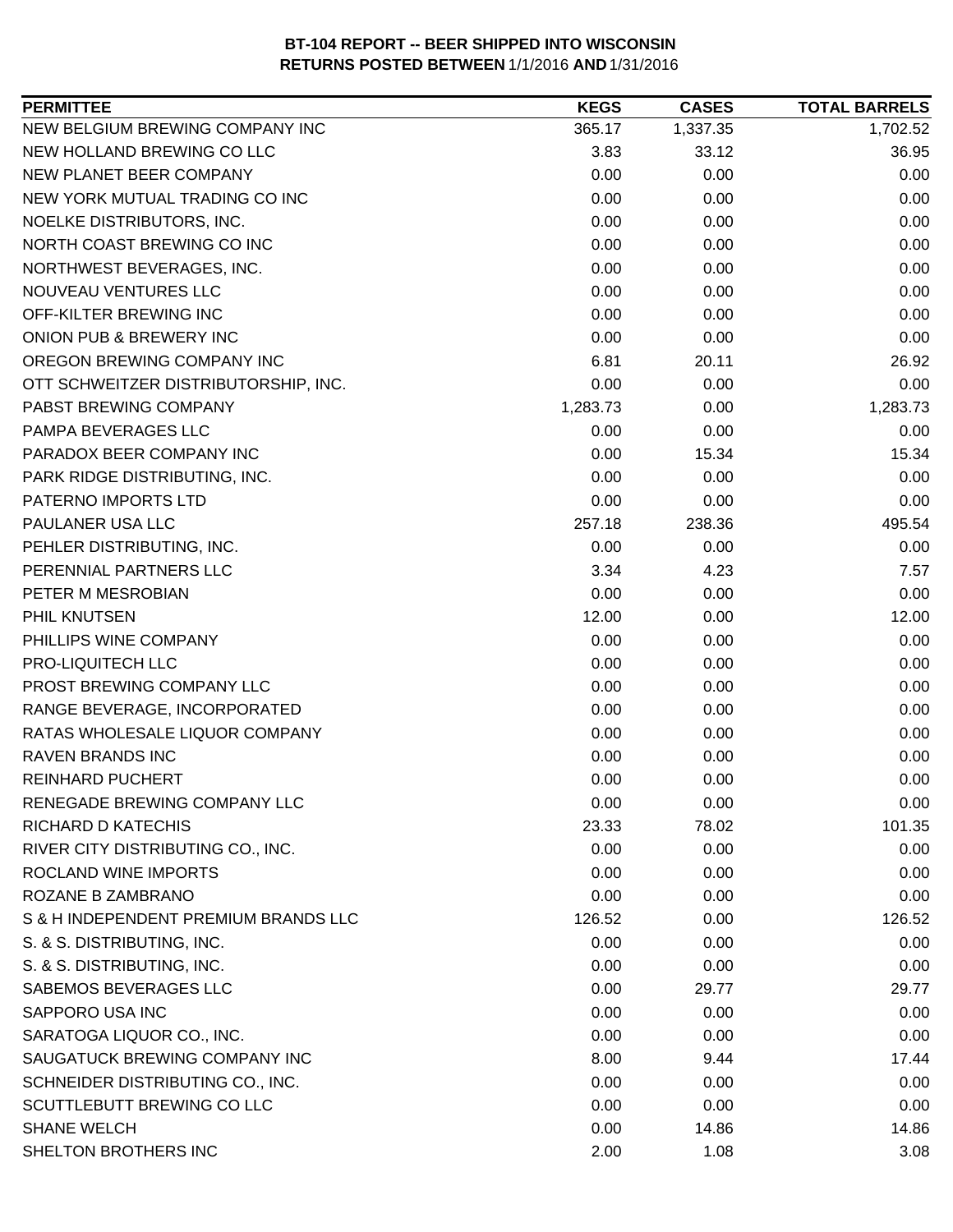| SIERRA NEVADA BREWING COMPANY<br>60.64<br>673.56<br>734.20<br>SINGHA NORTH AMERICA INC<br>0.00<br>0.00<br>0.00<br>SMUTTYNOSE BREWING CO INC<br>2.00<br>15.06<br>13.06<br>SOLEMN OATH BREWERY LLC<br>0.00<br>0.00<br>0.00<br>SOUTHERN TIER BREWING COMPANY II LLC<br>14.98<br>81.11<br>96.09<br><b>SRB OPERATIONS LLC</b><br>0.00<br>0.00<br>0.00<br>STANLEY STAWSKI DIST CO INC<br>0.00<br>17.35<br>17.35<br>STEINBECK BREWING COMPANY<br>0.00<br>0.00<br>0.00<br>SUMMIT BREWING COMPANY<br>343.42<br>93.68<br>249.74<br>SUPERIOR BEVERAGES LLC<br>0.00<br>0.00<br>0.00<br><b>SURLY BREWING COMPANY</b><br>59.96<br>41.17<br>18.79<br>0.00<br><b>SYLWESTER KOLAKOWSKI</b><br>0.00<br>0.00<br>TABLEBLUFF BREWING CO INC<br>0.00<br>11.61<br>11.61<br>TALLGRASS BREWING COMPANY INC<br>61.37<br>19.56<br>41.81<br>THE BRUERY LLC<br>0.00<br>0.00<br>0.00<br>143.25<br>THE GAMBRINUS COMPANY<br>33.00<br>110.25<br>THE GREAT LAKES BREWING CO<br>165.18<br>240.86<br>75.68<br>THE R.S. LIPMAN COMPANY<br>0.00<br>0.00<br>0.00<br>THE VETERAN BEVERAGE COMPANY<br>25.77<br>4.00<br>21.77<br>THREE FLOYDS BREWING LLC<br>123.40<br>59.16<br>64.24<br><b>TODD FYTEN</b><br>0.00<br>0.00<br>0.00<br><b>TOPPLING GOLIATH INC</b><br>138.74<br>6.00<br>132.74<br>TRIANGLE DISTRIBUTING COMPANY, INC.<br>0.00<br>0.00<br>0.00<br>TWO BROTHERS BREWING COMPANY<br>15.00<br>58.75<br>73.75<br>27.27<br><b>UINTA BREWING COMPANY</b><br>11.33<br>15.94<br>UNE ANNEE BREWERY LLC<br>8.77<br>2.33<br>6.44<br>UNITED STATES BEVERAGE LLC<br>155.83<br>18.37<br>137.46<br>UNITED STATES DISTILLED PRODUCTS CO.<br>76.85<br>0.00<br>76.85<br>UNITY VIBRATION LIVING KOMBUCHA TEA LLC<br>0.99<br>13.13<br>14.12<br>UPLAND BREWING COMPANY INC<br>0.00<br>0.00<br>0.00<br>UTAH BREWERS COOPERATIVE LC<br>6.81<br>33.83<br>27.02<br><b>VERMONT HARD CIDER COMPANY LLC</b><br>0.00<br>0.00<br>0.00<br><b>VICTORY BREWING COMPANY</b><br>0.00<br>0.00<br>0.00<br>VINO.COM LLC<br>1.50<br>27.02<br>28.52<br><b>WARSTEINER IMPORTERS AGENCY INC</b><br>0.00<br>0.00<br>0.00<br><b>WDI LLC</b><br>0.00<br>0.00<br>0.00<br><b>WDI LLC</b><br>0.00<br>0.00<br>0.00<br><b>WEIN BAUER INC</b><br>0.00<br>0.00<br>0.00<br><b>WETTEN IMPORTERS INC</b><br>0.00<br>12.92<br>12.92<br>WEYERBACHER BREWING CO INC<br>0.00<br>0.00<br>0.00<br>WIN IT TOO INC<br>95.10<br>28.63<br>123.73<br>WINERY EXCHANGE, INC.<br>50.81<br>50.81<br>0.00<br>WIRTZ BEVERAGE WISCONSIN METRO-MILWAUKEE INC<br>0.00<br>0.00<br>0.00<br>WIRTZ BEVERAGE WISCONSIN NORTH INC<br>0.00<br>0.00<br>0.00<br>WIRTZ BEVERAGE WISCONSIN ON-PREMISE INC<br>0.00<br>0.00<br>0.00 | <b>PERMITTEE</b> | <b>KEGS</b> | <b>CASES</b> | <b>TOTAL BARRELS</b> |
|------------------------------------------------------------------------------------------------------------------------------------------------------------------------------------------------------------------------------------------------------------------------------------------------------------------------------------------------------------------------------------------------------------------------------------------------------------------------------------------------------------------------------------------------------------------------------------------------------------------------------------------------------------------------------------------------------------------------------------------------------------------------------------------------------------------------------------------------------------------------------------------------------------------------------------------------------------------------------------------------------------------------------------------------------------------------------------------------------------------------------------------------------------------------------------------------------------------------------------------------------------------------------------------------------------------------------------------------------------------------------------------------------------------------------------------------------------------------------------------------------------------------------------------------------------------------------------------------------------------------------------------------------------------------------------------------------------------------------------------------------------------------------------------------------------------------------------------------------------------------------------------------------------------------------------------------------------------------------------------------------------------------------------------------------------------------------------------------------------------------------------------------------------------------------------------------------------------------------------------------------------------------------------------------------------------------------------------------------------------------------------------------------------------------------------------------------------------------------------------------------------------------------------------------------------------------------------------------------------------|------------------|-------------|--------------|----------------------|
|                                                                                                                                                                                                                                                                                                                                                                                                                                                                                                                                                                                                                                                                                                                                                                                                                                                                                                                                                                                                                                                                                                                                                                                                                                                                                                                                                                                                                                                                                                                                                                                                                                                                                                                                                                                                                                                                                                                                                                                                                                                                                                                                                                                                                                                                                                                                                                                                                                                                                                                                                                                                                  |                  |             |              |                      |
|                                                                                                                                                                                                                                                                                                                                                                                                                                                                                                                                                                                                                                                                                                                                                                                                                                                                                                                                                                                                                                                                                                                                                                                                                                                                                                                                                                                                                                                                                                                                                                                                                                                                                                                                                                                                                                                                                                                                                                                                                                                                                                                                                                                                                                                                                                                                                                                                                                                                                                                                                                                                                  |                  |             |              |                      |
|                                                                                                                                                                                                                                                                                                                                                                                                                                                                                                                                                                                                                                                                                                                                                                                                                                                                                                                                                                                                                                                                                                                                                                                                                                                                                                                                                                                                                                                                                                                                                                                                                                                                                                                                                                                                                                                                                                                                                                                                                                                                                                                                                                                                                                                                                                                                                                                                                                                                                                                                                                                                                  |                  |             |              |                      |
|                                                                                                                                                                                                                                                                                                                                                                                                                                                                                                                                                                                                                                                                                                                                                                                                                                                                                                                                                                                                                                                                                                                                                                                                                                                                                                                                                                                                                                                                                                                                                                                                                                                                                                                                                                                                                                                                                                                                                                                                                                                                                                                                                                                                                                                                                                                                                                                                                                                                                                                                                                                                                  |                  |             |              |                      |
|                                                                                                                                                                                                                                                                                                                                                                                                                                                                                                                                                                                                                                                                                                                                                                                                                                                                                                                                                                                                                                                                                                                                                                                                                                                                                                                                                                                                                                                                                                                                                                                                                                                                                                                                                                                                                                                                                                                                                                                                                                                                                                                                                                                                                                                                                                                                                                                                                                                                                                                                                                                                                  |                  |             |              |                      |
|                                                                                                                                                                                                                                                                                                                                                                                                                                                                                                                                                                                                                                                                                                                                                                                                                                                                                                                                                                                                                                                                                                                                                                                                                                                                                                                                                                                                                                                                                                                                                                                                                                                                                                                                                                                                                                                                                                                                                                                                                                                                                                                                                                                                                                                                                                                                                                                                                                                                                                                                                                                                                  |                  |             |              |                      |
|                                                                                                                                                                                                                                                                                                                                                                                                                                                                                                                                                                                                                                                                                                                                                                                                                                                                                                                                                                                                                                                                                                                                                                                                                                                                                                                                                                                                                                                                                                                                                                                                                                                                                                                                                                                                                                                                                                                                                                                                                                                                                                                                                                                                                                                                                                                                                                                                                                                                                                                                                                                                                  |                  |             |              |                      |
|                                                                                                                                                                                                                                                                                                                                                                                                                                                                                                                                                                                                                                                                                                                                                                                                                                                                                                                                                                                                                                                                                                                                                                                                                                                                                                                                                                                                                                                                                                                                                                                                                                                                                                                                                                                                                                                                                                                                                                                                                                                                                                                                                                                                                                                                                                                                                                                                                                                                                                                                                                                                                  |                  |             |              |                      |
|                                                                                                                                                                                                                                                                                                                                                                                                                                                                                                                                                                                                                                                                                                                                                                                                                                                                                                                                                                                                                                                                                                                                                                                                                                                                                                                                                                                                                                                                                                                                                                                                                                                                                                                                                                                                                                                                                                                                                                                                                                                                                                                                                                                                                                                                                                                                                                                                                                                                                                                                                                                                                  |                  |             |              |                      |
|                                                                                                                                                                                                                                                                                                                                                                                                                                                                                                                                                                                                                                                                                                                                                                                                                                                                                                                                                                                                                                                                                                                                                                                                                                                                                                                                                                                                                                                                                                                                                                                                                                                                                                                                                                                                                                                                                                                                                                                                                                                                                                                                                                                                                                                                                                                                                                                                                                                                                                                                                                                                                  |                  |             |              |                      |
|                                                                                                                                                                                                                                                                                                                                                                                                                                                                                                                                                                                                                                                                                                                                                                                                                                                                                                                                                                                                                                                                                                                                                                                                                                                                                                                                                                                                                                                                                                                                                                                                                                                                                                                                                                                                                                                                                                                                                                                                                                                                                                                                                                                                                                                                                                                                                                                                                                                                                                                                                                                                                  |                  |             |              |                      |
|                                                                                                                                                                                                                                                                                                                                                                                                                                                                                                                                                                                                                                                                                                                                                                                                                                                                                                                                                                                                                                                                                                                                                                                                                                                                                                                                                                                                                                                                                                                                                                                                                                                                                                                                                                                                                                                                                                                                                                                                                                                                                                                                                                                                                                                                                                                                                                                                                                                                                                                                                                                                                  |                  |             |              |                      |
|                                                                                                                                                                                                                                                                                                                                                                                                                                                                                                                                                                                                                                                                                                                                                                                                                                                                                                                                                                                                                                                                                                                                                                                                                                                                                                                                                                                                                                                                                                                                                                                                                                                                                                                                                                                                                                                                                                                                                                                                                                                                                                                                                                                                                                                                                                                                                                                                                                                                                                                                                                                                                  |                  |             |              |                      |
|                                                                                                                                                                                                                                                                                                                                                                                                                                                                                                                                                                                                                                                                                                                                                                                                                                                                                                                                                                                                                                                                                                                                                                                                                                                                                                                                                                                                                                                                                                                                                                                                                                                                                                                                                                                                                                                                                                                                                                                                                                                                                                                                                                                                                                                                                                                                                                                                                                                                                                                                                                                                                  |                  |             |              |                      |
|                                                                                                                                                                                                                                                                                                                                                                                                                                                                                                                                                                                                                                                                                                                                                                                                                                                                                                                                                                                                                                                                                                                                                                                                                                                                                                                                                                                                                                                                                                                                                                                                                                                                                                                                                                                                                                                                                                                                                                                                                                                                                                                                                                                                                                                                                                                                                                                                                                                                                                                                                                                                                  |                  |             |              |                      |
|                                                                                                                                                                                                                                                                                                                                                                                                                                                                                                                                                                                                                                                                                                                                                                                                                                                                                                                                                                                                                                                                                                                                                                                                                                                                                                                                                                                                                                                                                                                                                                                                                                                                                                                                                                                                                                                                                                                                                                                                                                                                                                                                                                                                                                                                                                                                                                                                                                                                                                                                                                                                                  |                  |             |              |                      |
|                                                                                                                                                                                                                                                                                                                                                                                                                                                                                                                                                                                                                                                                                                                                                                                                                                                                                                                                                                                                                                                                                                                                                                                                                                                                                                                                                                                                                                                                                                                                                                                                                                                                                                                                                                                                                                                                                                                                                                                                                                                                                                                                                                                                                                                                                                                                                                                                                                                                                                                                                                                                                  |                  |             |              |                      |
|                                                                                                                                                                                                                                                                                                                                                                                                                                                                                                                                                                                                                                                                                                                                                                                                                                                                                                                                                                                                                                                                                                                                                                                                                                                                                                                                                                                                                                                                                                                                                                                                                                                                                                                                                                                                                                                                                                                                                                                                                                                                                                                                                                                                                                                                                                                                                                                                                                                                                                                                                                                                                  |                  |             |              |                      |
|                                                                                                                                                                                                                                                                                                                                                                                                                                                                                                                                                                                                                                                                                                                                                                                                                                                                                                                                                                                                                                                                                                                                                                                                                                                                                                                                                                                                                                                                                                                                                                                                                                                                                                                                                                                                                                                                                                                                                                                                                                                                                                                                                                                                                                                                                                                                                                                                                                                                                                                                                                                                                  |                  |             |              |                      |
|                                                                                                                                                                                                                                                                                                                                                                                                                                                                                                                                                                                                                                                                                                                                                                                                                                                                                                                                                                                                                                                                                                                                                                                                                                                                                                                                                                                                                                                                                                                                                                                                                                                                                                                                                                                                                                                                                                                                                                                                                                                                                                                                                                                                                                                                                                                                                                                                                                                                                                                                                                                                                  |                  |             |              |                      |
|                                                                                                                                                                                                                                                                                                                                                                                                                                                                                                                                                                                                                                                                                                                                                                                                                                                                                                                                                                                                                                                                                                                                                                                                                                                                                                                                                                                                                                                                                                                                                                                                                                                                                                                                                                                                                                                                                                                                                                                                                                                                                                                                                                                                                                                                                                                                                                                                                                                                                                                                                                                                                  |                  |             |              |                      |
|                                                                                                                                                                                                                                                                                                                                                                                                                                                                                                                                                                                                                                                                                                                                                                                                                                                                                                                                                                                                                                                                                                                                                                                                                                                                                                                                                                                                                                                                                                                                                                                                                                                                                                                                                                                                                                                                                                                                                                                                                                                                                                                                                                                                                                                                                                                                                                                                                                                                                                                                                                                                                  |                  |             |              |                      |
|                                                                                                                                                                                                                                                                                                                                                                                                                                                                                                                                                                                                                                                                                                                                                                                                                                                                                                                                                                                                                                                                                                                                                                                                                                                                                                                                                                                                                                                                                                                                                                                                                                                                                                                                                                                                                                                                                                                                                                                                                                                                                                                                                                                                                                                                                                                                                                                                                                                                                                                                                                                                                  |                  |             |              |                      |
|                                                                                                                                                                                                                                                                                                                                                                                                                                                                                                                                                                                                                                                                                                                                                                                                                                                                                                                                                                                                                                                                                                                                                                                                                                                                                                                                                                                                                                                                                                                                                                                                                                                                                                                                                                                                                                                                                                                                                                                                                                                                                                                                                                                                                                                                                                                                                                                                                                                                                                                                                                                                                  |                  |             |              |                      |
|                                                                                                                                                                                                                                                                                                                                                                                                                                                                                                                                                                                                                                                                                                                                                                                                                                                                                                                                                                                                                                                                                                                                                                                                                                                                                                                                                                                                                                                                                                                                                                                                                                                                                                                                                                                                                                                                                                                                                                                                                                                                                                                                                                                                                                                                                                                                                                                                                                                                                                                                                                                                                  |                  |             |              |                      |
|                                                                                                                                                                                                                                                                                                                                                                                                                                                                                                                                                                                                                                                                                                                                                                                                                                                                                                                                                                                                                                                                                                                                                                                                                                                                                                                                                                                                                                                                                                                                                                                                                                                                                                                                                                                                                                                                                                                                                                                                                                                                                                                                                                                                                                                                                                                                                                                                                                                                                                                                                                                                                  |                  |             |              |                      |
|                                                                                                                                                                                                                                                                                                                                                                                                                                                                                                                                                                                                                                                                                                                                                                                                                                                                                                                                                                                                                                                                                                                                                                                                                                                                                                                                                                                                                                                                                                                                                                                                                                                                                                                                                                                                                                                                                                                                                                                                                                                                                                                                                                                                                                                                                                                                                                                                                                                                                                                                                                                                                  |                  |             |              |                      |
|                                                                                                                                                                                                                                                                                                                                                                                                                                                                                                                                                                                                                                                                                                                                                                                                                                                                                                                                                                                                                                                                                                                                                                                                                                                                                                                                                                                                                                                                                                                                                                                                                                                                                                                                                                                                                                                                                                                                                                                                                                                                                                                                                                                                                                                                                                                                                                                                                                                                                                                                                                                                                  |                  |             |              |                      |
|                                                                                                                                                                                                                                                                                                                                                                                                                                                                                                                                                                                                                                                                                                                                                                                                                                                                                                                                                                                                                                                                                                                                                                                                                                                                                                                                                                                                                                                                                                                                                                                                                                                                                                                                                                                                                                                                                                                                                                                                                                                                                                                                                                                                                                                                                                                                                                                                                                                                                                                                                                                                                  |                  |             |              |                      |
|                                                                                                                                                                                                                                                                                                                                                                                                                                                                                                                                                                                                                                                                                                                                                                                                                                                                                                                                                                                                                                                                                                                                                                                                                                                                                                                                                                                                                                                                                                                                                                                                                                                                                                                                                                                                                                                                                                                                                                                                                                                                                                                                                                                                                                                                                                                                                                                                                                                                                                                                                                                                                  |                  |             |              |                      |
|                                                                                                                                                                                                                                                                                                                                                                                                                                                                                                                                                                                                                                                                                                                                                                                                                                                                                                                                                                                                                                                                                                                                                                                                                                                                                                                                                                                                                                                                                                                                                                                                                                                                                                                                                                                                                                                                                                                                                                                                                                                                                                                                                                                                                                                                                                                                                                                                                                                                                                                                                                                                                  |                  |             |              |                      |
|                                                                                                                                                                                                                                                                                                                                                                                                                                                                                                                                                                                                                                                                                                                                                                                                                                                                                                                                                                                                                                                                                                                                                                                                                                                                                                                                                                                                                                                                                                                                                                                                                                                                                                                                                                                                                                                                                                                                                                                                                                                                                                                                                                                                                                                                                                                                                                                                                                                                                                                                                                                                                  |                  |             |              |                      |
|                                                                                                                                                                                                                                                                                                                                                                                                                                                                                                                                                                                                                                                                                                                                                                                                                                                                                                                                                                                                                                                                                                                                                                                                                                                                                                                                                                                                                                                                                                                                                                                                                                                                                                                                                                                                                                                                                                                                                                                                                                                                                                                                                                                                                                                                                                                                                                                                                                                                                                                                                                                                                  |                  |             |              |                      |
|                                                                                                                                                                                                                                                                                                                                                                                                                                                                                                                                                                                                                                                                                                                                                                                                                                                                                                                                                                                                                                                                                                                                                                                                                                                                                                                                                                                                                                                                                                                                                                                                                                                                                                                                                                                                                                                                                                                                                                                                                                                                                                                                                                                                                                                                                                                                                                                                                                                                                                                                                                                                                  |                  |             |              |                      |
|                                                                                                                                                                                                                                                                                                                                                                                                                                                                                                                                                                                                                                                                                                                                                                                                                                                                                                                                                                                                                                                                                                                                                                                                                                                                                                                                                                                                                                                                                                                                                                                                                                                                                                                                                                                                                                                                                                                                                                                                                                                                                                                                                                                                                                                                                                                                                                                                                                                                                                                                                                                                                  |                  |             |              |                      |
|                                                                                                                                                                                                                                                                                                                                                                                                                                                                                                                                                                                                                                                                                                                                                                                                                                                                                                                                                                                                                                                                                                                                                                                                                                                                                                                                                                                                                                                                                                                                                                                                                                                                                                                                                                                                                                                                                                                                                                                                                                                                                                                                                                                                                                                                                                                                                                                                                                                                                                                                                                                                                  |                  |             |              |                      |
|                                                                                                                                                                                                                                                                                                                                                                                                                                                                                                                                                                                                                                                                                                                                                                                                                                                                                                                                                                                                                                                                                                                                                                                                                                                                                                                                                                                                                                                                                                                                                                                                                                                                                                                                                                                                                                                                                                                                                                                                                                                                                                                                                                                                                                                                                                                                                                                                                                                                                                                                                                                                                  |                  |             |              |                      |
|                                                                                                                                                                                                                                                                                                                                                                                                                                                                                                                                                                                                                                                                                                                                                                                                                                                                                                                                                                                                                                                                                                                                                                                                                                                                                                                                                                                                                                                                                                                                                                                                                                                                                                                                                                                                                                                                                                                                                                                                                                                                                                                                                                                                                                                                                                                                                                                                                                                                                                                                                                                                                  |                  |             |              |                      |
|                                                                                                                                                                                                                                                                                                                                                                                                                                                                                                                                                                                                                                                                                                                                                                                                                                                                                                                                                                                                                                                                                                                                                                                                                                                                                                                                                                                                                                                                                                                                                                                                                                                                                                                                                                                                                                                                                                                                                                                                                                                                                                                                                                                                                                                                                                                                                                                                                                                                                                                                                                                                                  |                  |             |              |                      |
|                                                                                                                                                                                                                                                                                                                                                                                                                                                                                                                                                                                                                                                                                                                                                                                                                                                                                                                                                                                                                                                                                                                                                                                                                                                                                                                                                                                                                                                                                                                                                                                                                                                                                                                                                                                                                                                                                                                                                                                                                                                                                                                                                                                                                                                                                                                                                                                                                                                                                                                                                                                                                  |                  |             |              |                      |
|                                                                                                                                                                                                                                                                                                                                                                                                                                                                                                                                                                                                                                                                                                                                                                                                                                                                                                                                                                                                                                                                                                                                                                                                                                                                                                                                                                                                                                                                                                                                                                                                                                                                                                                                                                                                                                                                                                                                                                                                                                                                                                                                                                                                                                                                                                                                                                                                                                                                                                                                                                                                                  |                  |             |              |                      |
|                                                                                                                                                                                                                                                                                                                                                                                                                                                                                                                                                                                                                                                                                                                                                                                                                                                                                                                                                                                                                                                                                                                                                                                                                                                                                                                                                                                                                                                                                                                                                                                                                                                                                                                                                                                                                                                                                                                                                                                                                                                                                                                                                                                                                                                                                                                                                                                                                                                                                                                                                                                                                  |                  |             |              |                      |
|                                                                                                                                                                                                                                                                                                                                                                                                                                                                                                                                                                                                                                                                                                                                                                                                                                                                                                                                                                                                                                                                                                                                                                                                                                                                                                                                                                                                                                                                                                                                                                                                                                                                                                                                                                                                                                                                                                                                                                                                                                                                                                                                                                                                                                                                                                                                                                                                                                                                                                                                                                                                                  |                  |             |              |                      |
|                                                                                                                                                                                                                                                                                                                                                                                                                                                                                                                                                                                                                                                                                                                                                                                                                                                                                                                                                                                                                                                                                                                                                                                                                                                                                                                                                                                                                                                                                                                                                                                                                                                                                                                                                                                                                                                                                                                                                                                                                                                                                                                                                                                                                                                                                                                                                                                                                                                                                                                                                                                                                  |                  |             |              |                      |
|                                                                                                                                                                                                                                                                                                                                                                                                                                                                                                                                                                                                                                                                                                                                                                                                                                                                                                                                                                                                                                                                                                                                                                                                                                                                                                                                                                                                                                                                                                                                                                                                                                                                                                                                                                                                                                                                                                                                                                                                                                                                                                                                                                                                                                                                                                                                                                                                                                                                                                                                                                                                                  |                  |             |              |                      |